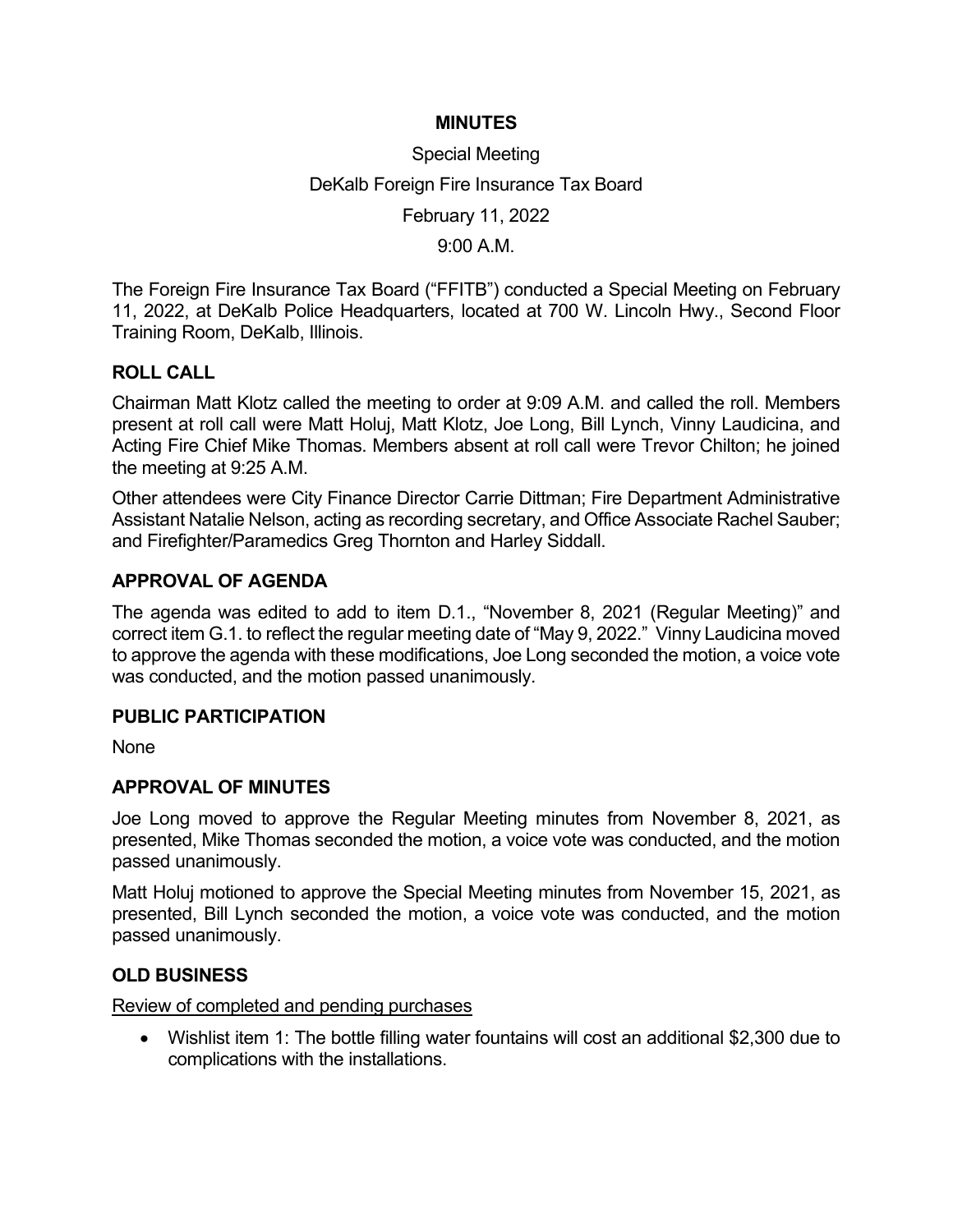Foreign Fire Insurance Tax Board February 11, 2022 Page 2 of 4

- Wishlist item 2: The invoice for the ballistic vests invoice is expected soon and will reflect a credit for returning the old vest plates.
- Wishlist item 3: The PIG forcible entry kits have arrived.
- Wishlist item 7: Station 2 day room television has been purchased and installed.
- Wishlist item 9: The hydrant bag for T1 has been purchased; one gate valve is on backorder.
- Station 1 treadmill was repaired.
- Station 2 stair-climber is still under warranty and will be repaired at no cost.
- The exercise equipment maintenance/repair contract with Huff & Puff has begun.
- Station 1 flagpole will be installed when the weather is warmer.

### NEW BUSINESS

#### Seating New Board

Matt Klotz announced the election results. Matt Holuj, Matt Klotz, Joe Long, Vinny Laudicina, Greg Thornton, and Acting Fire Chief will be the members of this year's board. Bill Lynch has stepped down. Matt Klotz thanked Bill Lynch for his service to the FFITB.

- Election of Officers
	- $\circ$  Chairman: Matt Klotz accepted a nomination made by Vinny Laudicina and seconded by Joe Long.
	- o Treasurer: Joe Long accepted a nomination made by Vinny Laudicina and seconded by Trevor Chilton.
	- o Secretary: Matt Holuj accepted a nomination made by Vinny Laudicina and seconded by Greg Thornton.

The members present agreed that Matt Klotz will continue as chairman, Joe Long will assume the duty of treasurer, and Matt Holuj will continue as secretary.

- Board Member Duties discussion occurred with the following members agreeing to assume the following duties:
	- o Kitchen supplies—Vinny Laudicina
	- o Bedding and chairs—Trevor Chilton and Greg Thornton
	- o Technology—Matt Holuj
	- o Exercise equipment—Joe Long
	- o Grocery shopping—Greg Thornton, accompanied by Joe Long or Matt Klotz

### Approval of Treasurer's Report  $-4<sup>th</sup>$  quarter

Joe Long moved to approve the Treasurer Report as presented. Greg Thornton seconded the motion. A roll call vote was conducted. Aye votes were cast by Trevor Chilton, Matt Holuj, Matt Klotz, Vinny Laudicina, Joe Long, and Mike Thomas. No nay votes were cast. The motion passed.

### Discussion and Approval of Items to Purchase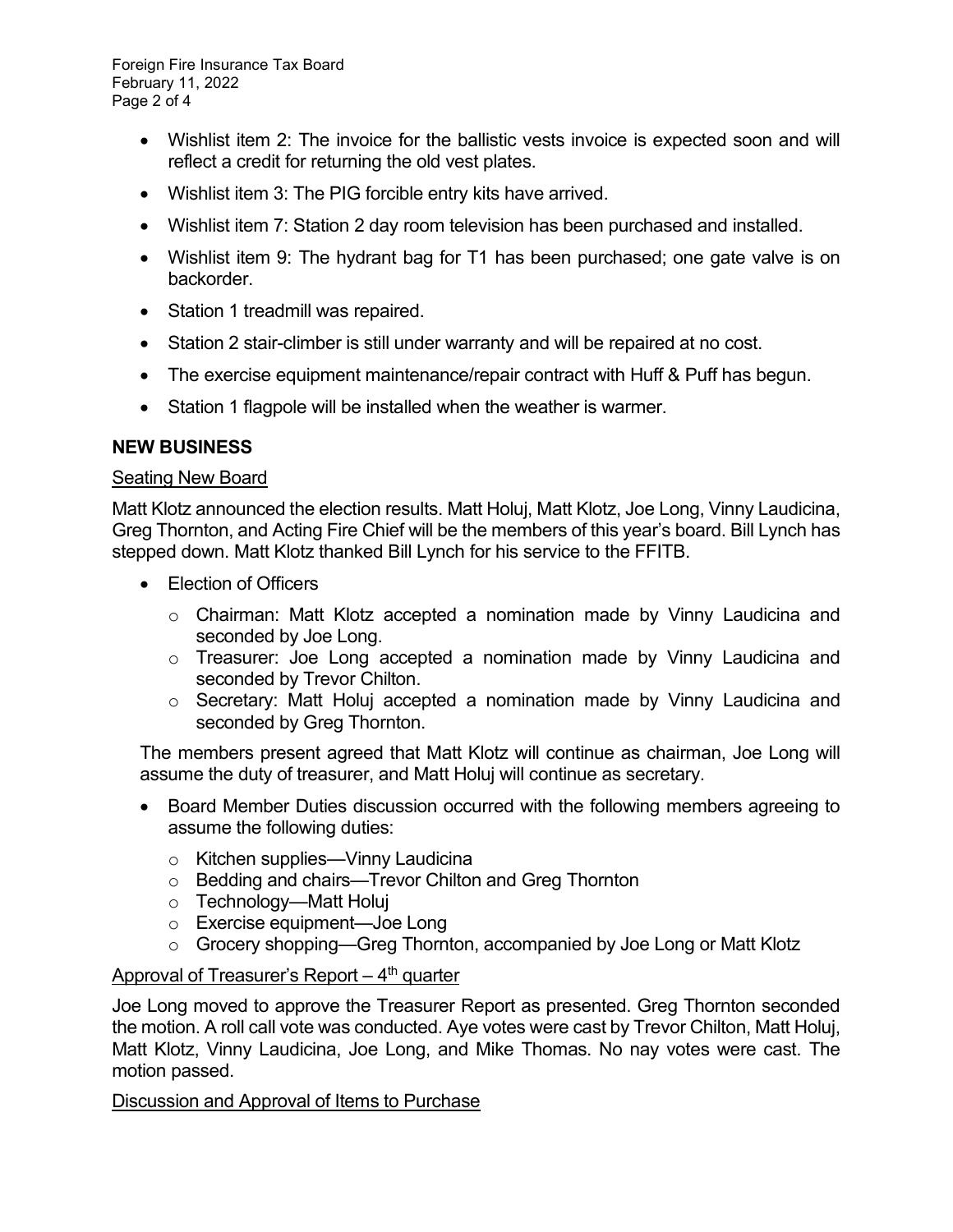Foreign Fire Insurance Tax Board February 11, 2022 Page 3 of 4

- The SCBA committee has met to develop recommendations for updating the Cascade system. The AFG award for the project is \$50,000 and requires at least \$10,000 in matching funds, which have been requested from FFITB. Given the high cost of this project, additional funds will be necessary from the City. The committee investigated purchasing new smaller bottles with higher capacity and found the cost prohibitively higher than purchasing new bottles the same size as currently used; a compressor to accommodate the smaller bottles is also prohibitively high. Bids for repairing the current Cascade system will be sought before deciding upon purchasing a new system. Discussion followed. The SCBA committee will meet again before the next FFITB meeting. If the price of fixing the current system and purchasing a new system are close, a new system will be purchased. No FFITB funds will be requested until the cost comparisons are available.
- The current locker supply is not sufficient for new personnel. Four (4) temporary lockers have been installed in the female bathroom at Station 1, but turnout gear cannot fit in them. New locker estimates were distributed, indicating larger lockers will cost approximately \$1500-\$1600. Station 2 also needs additional lockers once their location is decided. No City funds are available to purchase new lockers.

Matt Holuj moved to approve funds to purchase lockers for Station 1 and Station 2 not to exceed \$5,000. Greg Thornton seconded the motion. A roll call vote was conducted. Aye votes were cast by Trevor Chilton, Matt Holuj, Matt Klotz, Vinny Laudicina, Joe Long, and Mike Thomas. No nay votes were cast. The motion passed.

 Matt Klotz reported upon purchasing grills. The current grills at Stations 2 and 3 were purchased at the same time by FFITB and have been repeatedly repaired but cannot be further repaired. Matt Klotz also proposed purchasing covers for the new grills, the current grill at Station 1, and the smokers at each station. Cost estimates from Lowe's were distributed to the group to review.

Greg Thornton moved to purchase two (2) three-burner grills (one for Station 2 and Station 3), three (3) grill covers, and three (3) smoker covers. Chilton seconded the motion. A roll call vote was conducted. Aye votes were cast by Trevor Chilton, Matt Holuj, Matt Klotz, Vinny Laudicina, Joe Long, and Mike Thomas. No nay votes were cast. The motion passed.

- Wishlist items discussion and approval
	- $\circ$  Items 4 & 5 New sheds for Stations 2 and 3 will cost \$4,360 each. For Station 3, pouring a new foundation father east than the current pad is necessary. The dumpster must be moved, too. The fire department budget will cover the cost of the pad. Quotes are necessary. For Station 2, the new shed will be placed on the grass. Expanding the Station 2 parking lot is not possible at this time. Station 3's shed will be placed first.
	- $\circ$  Item 10 For Station 2, a new patio table will cost \$800, and six new chairs will cost \$1,640.
	- $\circ$  Item 11 For Station 2, a toolbox and tools will cost \$780 at Harbor Freight.
	- $\circ$  Item 12 Yeti cups with badge numbers monogrammed will cost \$1,800. Discussion occurred regarding postponing this purchase until after the